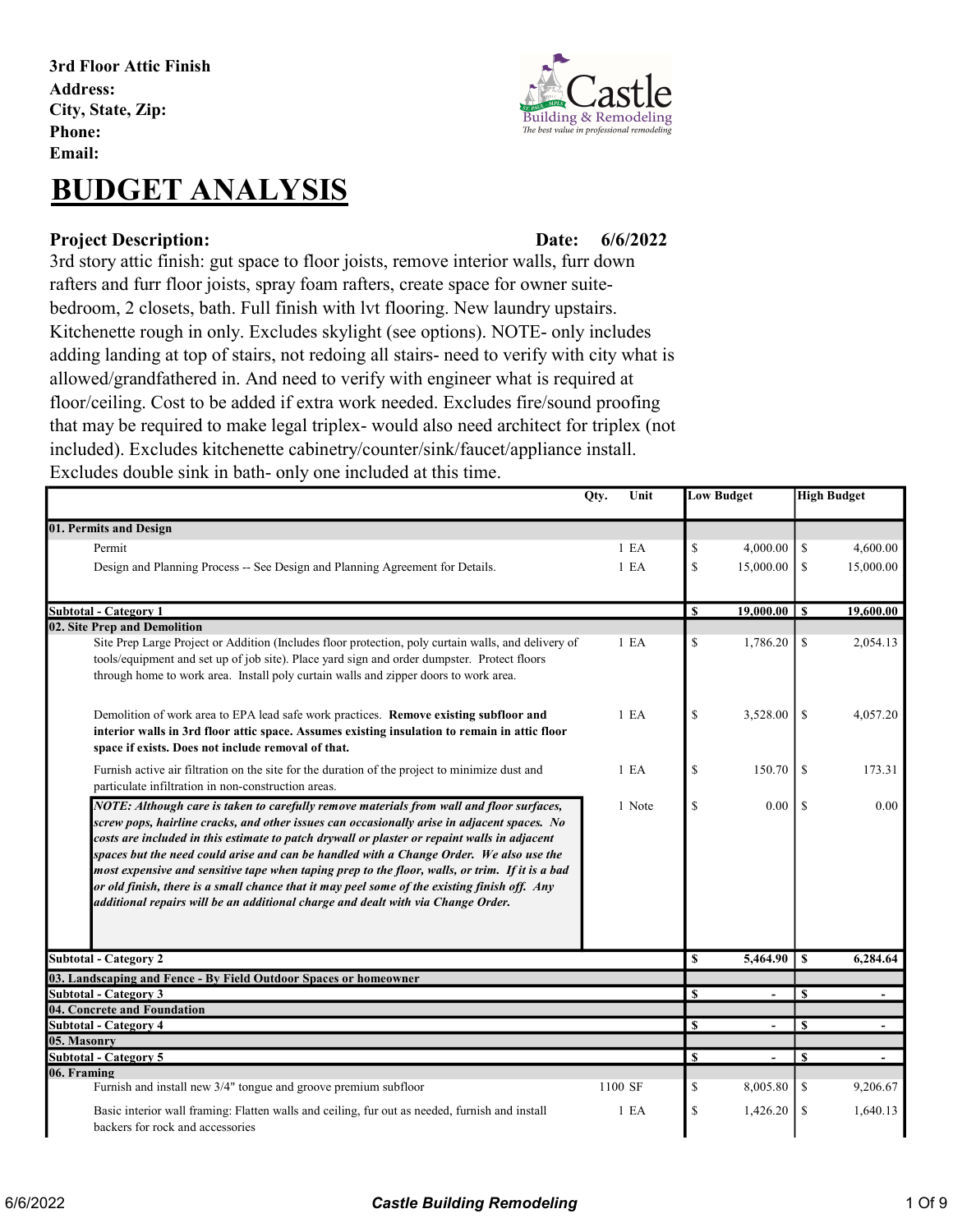| Frame a recessed medicine cabinet or custom shower niche or custom shower bench.                                                                     | 1 E A            | \$            | $224.53$   \$  | 258.20                         |
|------------------------------------------------------------------------------------------------------------------------------------------------------|------------------|---------------|----------------|--------------------------------|
| 2x2 Fur wall and/or ceiling framing (materials and labor)                                                                                            | 2500 SF          | $\mathbb{S}$  | 11,163.75      | \$<br>12,838.31                |
| Basement or Attic interior wall framing (materials and labor)                                                                                        | 152 LF           | \$            | 7,022.86       | \$<br>8,076.28                 |
| Stair framing (Materials and labor) Includes stair framing and pine, paint grade treads and<br>risers, 36" wide. New landing at top of stairs 36x36. | 1 Treads         | \$            | 299.94         | \$<br>344.93                   |
| Subtotal - Category 6                                                                                                                                |                  | \$            | 28,143.07      | \$<br>32,364.53                |
| 09. Roofing, Flashing, Gutters                                                                                                                       |                  |               |                |                                |
| Subtotal - Category 9                                                                                                                                |                  | \$            | $\overline{a}$ | \$<br>$\blacksquare$           |
| 10. Exterior Trim, Porches and Decks                                                                                                                 |                  |               |                |                                |
| <b>Subtotal - Category 10</b><br>11. Siding, Soffit, and Fascia                                                                                      |                  | \$            | $\overline{a}$ | \$<br>$\overline{\phantom{a}}$ |
|                                                                                                                                                      |                  | \$            |                | \$                             |
| Subtotal - Category 11<br>12. Exterior Doors and Trim                                                                                                |                  |               |                |                                |
| Furnish and install new fiberglass _panel exterior door w. glass;<br>Door allowance: \$900.00/ea.                                                    | 1 E <sub>A</sub> | \$            | 1,666.00       | \$<br>1,915.90                 |
| Manufacturer:                                                                                                                                        |                  |               |                |                                |
| Line:                                                                                                                                                |                  |               |                |                                |
| Type:<br>Exterior material /color:                                                                                                                   |                  |               |                |                                |
| Interior material/color:                                                                                                                             |                  |               |                |                                |
| Glass:                                                                                                                                               |                  |               |                |                                |
| Grids (type, size, pattern, color):                                                                                                                  |                  |               |                |                                |
| Interior weather strip color:                                                                                                                        |                  |               |                |                                |
| Sill/threshold color:                                                                                                                                |                  |               |                |                                |
| Bore (single or double):<br>Exterior Brickmould profile/material/color/size: if comes with door, if not specify under section                        |                  |               |                |                                |
| 10<br>Furnish and install deadbolt lock and knob set on new doors;                                                                                   | 1 E <sub>A</sub> | \$            | 314.10         | \$<br>361.22                   |
| Allowance: \$200.00/ea.                                                                                                                              |                  |               |                |                                |
| Hardware Color:                                                                                                                                      |                  |               |                |                                |
| Manufacturer:                                                                                                                                        |                  |               |                |                                |
| Style/model #:                                                                                                                                       |                  | \$            |                |                                |
|                                                                                                                                                      |                  |               |                |                                |
| <b>Subtotal - Category 12</b>                                                                                                                        |                  |               | 1,980.10       | \$<br>2,277.12                 |
| 13. Windows<br>Furnish and install new vinyl pocket insert window; builder grade Walsh                                                               | 3EA              | \$            | 2,931.30       | \$<br>3,371.00                 |
| Window allowance \$500.00/ea.                                                                                                                        |                  |               |                |                                |
| Manufacturer:                                                                                                                                        |                  |               |                |                                |
| Line:                                                                                                                                                |                  |               |                |                                |
| Operation type, size, jamb, tempering, egress notes: see plan/schedule                                                                               |                  |               |                |                                |
| Exterior material /color:<br>Interior material /color:                                                                                               |                  |               |                |                                |
| Glass: clear Low E2 w/ Argon is standard- modify if something else desired                                                                           |                  |               |                |                                |
| Grids (type, size, pattern, color):                                                                                                                  |                  |               |                |                                |
| Interior weather Strip color: ???                                                                                                                    |                  |               |                |                                |
| Hardware type/color:                                                                                                                                 |                  |               |                |                                |
| WOCD: Y or N (and specify color, if diff. from hardware)<br>Screen surround material/color:                                                          |                  |               |                |                                |
| Screen color:                                                                                                                                        |                  |               |                |                                |
| Stop description:                                                                                                                                    |                  |               |                |                                |
| Furnish and install new clad/wood casement window that meets egress and has grids to make it                                                         | 2EA              | $\mathcal{S}$ | 3,789.90       | \$<br>4,358.39                 |
| appear as a double hung from the exterior;                                                                                                           |                  |               |                |                                |
| Window allowance: \$1,150.00/ea.<br>Manufacturer:                                                                                                    |                  |               |                |                                |
| Line:                                                                                                                                                |                  |               |                |                                |
| Operation type, size, jamb, tempering, egress notes: see plan/schedule                                                                               |                  |               |                |                                |
| Exterior material /color:                                                                                                                            |                  |               |                |                                |
| Interior material /color:                                                                                                                            |                  |               |                |                                |
| Glass: clear Low E2 w/ Argon is standard- modify if something else desired<br>Grids (type, size, pattern, color):                                    |                  |               |                |                                |
| Interior weather Strip color: ???                                                                                                                    |                  |               |                |                                |
| Hardware type/color:                                                                                                                                 |                  |               |                |                                |
| WOCD: Y or N (and specify color, if diff. from hardware)                                                                                             |                  |               |                |                                |
| Screen surround material/color:                                                                                                                      |                  |               |                |                                |
| Screen color:<br>Exterior Brickmould profile/material/color/size: if comes with window, if not specify under                                         |                  |               |                |                                |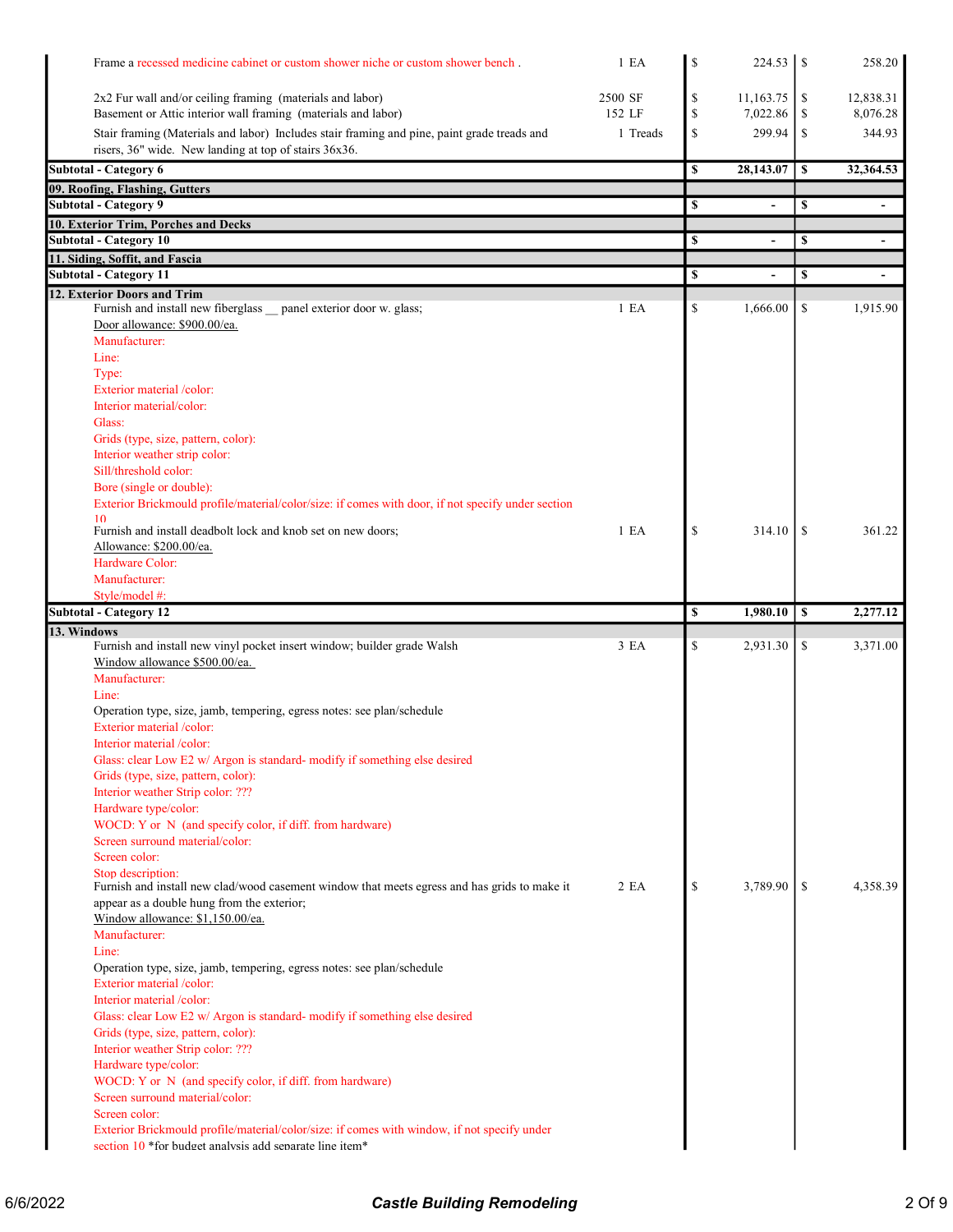| Window install material (flashing, caulk, shims, etc.)                                                                                                                                                                                                                                                                                                                                                                                                                                                                                                                  | 5 EA             | \$                 | $312.50$   \$    |               | 359.38    |
|-------------------------------------------------------------------------------------------------------------------------------------------------------------------------------------------------------------------------------------------------------------------------------------------------------------------------------------------------------------------------------------------------------------------------------------------------------------------------------------------------------------------------------------------------------------------------|------------------|--------------------|------------------|---------------|-----------|
| Add WOCD (per window).                                                                                                                                                                                                                                                                                                                                                                                                                                                                                                                                                  | 5 EA             | \$                 | 468.75           | \$            | 539.06    |
| Manufacturer:                                                                                                                                                                                                                                                                                                                                                                                                                                                                                                                                                           |                  |                    |                  |               |           |
| <b>Subtotal - Category 13</b>                                                                                                                                                                                                                                                                                                                                                                                                                                                                                                                                           |                  | \$                 | 7,502.45         | \$            | 8,627.82  |
| 14. Plumbing                                                                                                                                                                                                                                                                                                                                                                                                                                                                                                                                                            |                  |                    |                  |               |           |
| <b>NOTE TO CLIENTS:</b> During kitchen and bathroom remodels, the pipes (drains and<br>galvanized water lines) sit for extended periods of time with no water going through them.<br>The build up on the inside of the pipes dries up and sometimes can come free and clog either<br>a drain or water line, once the water is turned back on at the end of the project. There is no<br>money included to unclog a pipe if this happens and additional charges will occur.<br><b>General Plumbing Note:</b> Any new waste or supply lines will be plastic, not copper or | 1 Note           | \$                 | 0.00             | <sup>\$</sup> | 0.00      |
| galvanized.                                                                                                                                                                                                                                                                                                                                                                                                                                                                                                                                                             |                  |                    |                  |               |           |
| Plumbing permit                                                                                                                                                                                                                                                                                                                                                                                                                                                                                                                                                         | 1 E A            | \$                 | 343.75           | \$            | 395.31    |
| Hook up integral sink                                                                                                                                                                                                                                                                                                                                                                                                                                                                                                                                                   | 1 E A            | \$                 | 337.50           | \$            | 388.13    |
| Furnish and install sink faucet;                                                                                                                                                                                                                                                                                                                                                                                                                                                                                                                                        | 1 E <sub>A</sub> | \$                 | 765.85           | \$            | 880.73    |
| Sink faucet allowance \$300.00/ea.                                                                                                                                                                                                                                                                                                                                                                                                                                                                                                                                      |                  |                    |                  |               |           |
| Manufacturer:                                                                                                                                                                                                                                                                                                                                                                                                                                                                                                                                                           |                  |                    |                  |               |           |
| Model $#$ :                                                                                                                                                                                                                                                                                                                                                                                                                                                                                                                                                             |                  |                    |                  |               |           |
| Finish:                                                                                                                                                                                                                                                                                                                                                                                                                                                                                                                                                                 |                  |                    |                  |               |           |
| Furnish and install a finished drain for a prefab shower pan (non-tile)                                                                                                                                                                                                                                                                                                                                                                                                                                                                                                 | 1 E A            | \$                 | 202.26           | \$            | 232.60    |
| Drain Allowance: \$90.00                                                                                                                                                                                                                                                                                                                                                                                                                                                                                                                                                |                  |                    |                  |               |           |
| Manufacturer: Kohler<br>Model #: Square model #K1-9136-?                                                                                                                                                                                                                                                                                                                                                                                                                                                                                                                |                  |                    |                  |               |           |
| Finish:                                                                                                                                                                                                                                                                                                                                                                                                                                                                                                                                                                 |                  |                    |                  |               |           |
|                                                                                                                                                                                                                                                                                                                                                                                                                                                                                                                                                                         | 1 E A            | \$                 | 1,028.36         | \$            | 1,182.62  |
| Furnish and install a fiberglass shower pan only;<br>Shower pan allowance \$300.00/ea.                                                                                                                                                                                                                                                                                                                                                                                                                                                                                  |                  |                    |                  |               |           |
| Manufacturer:                                                                                                                                                                                                                                                                                                                                                                                                                                                                                                                                                           |                  |                    |                  |               |           |
| Model $#$ :                                                                                                                                                                                                                                                                                                                                                                                                                                                                                                                                                             |                  |                    |                  |               |           |
| Color:                                                                                                                                                                                                                                                                                                                                                                                                                                                                                                                                                                  |                  |                    |                  |               |           |
| Furnish and install shower faucet, diverter and controller;                                                                                                                                                                                                                                                                                                                                                                                                                                                                                                             | 1 E A            | \$                 | 928.36           | \$            | 1,067.62  |
| Shower faucet package allowance \$300.00/set                                                                                                                                                                                                                                                                                                                                                                                                                                                                                                                            |                  |                    |                  |               |           |
| Manufacturer:                                                                                                                                                                                                                                                                                                                                                                                                                                                                                                                                                           |                  |                    |                  |               |           |
| Model #:<br>Finish:                                                                                                                                                                                                                                                                                                                                                                                                                                                                                                                                                     |                  |                    |                  |               |           |
|                                                                                                                                                                                                                                                                                                                                                                                                                                                                                                                                                                         |                  |                    |                  |               |           |
| Furnish and install toilet;                                                                                                                                                                                                                                                                                                                                                                                                                                                                                                                                             | 1 E A            | \$                 | 765.86           | \$            | 880.74    |
| Toilet allowance \$300.00/ea.<br>Manufacturer:                                                                                                                                                                                                                                                                                                                                                                                                                                                                                                                          |                  |                    |                  |               |           |
| Model $#$ :                                                                                                                                                                                                                                                                                                                                                                                                                                                                                                                                                             |                  |                    |                  |               |           |
| Color:                                                                                                                                                                                                                                                                                                                                                                                                                                                                                                                                                                  |                  |                    |                  |               |           |
| New attic or 2nd floor bathroom rough-in                                                                                                                                                                                                                                                                                                                                                                                                                                                                                                                                | 1 E A            | \$                 | 5,000.00         | \$            | 5,750.00  |
| Install a new roof jack on new plumbing vent penetrations.                                                                                                                                                                                                                                                                                                                                                                                                                                                                                                              | 1 E A            | \$                 | 384.05           | \$            | 441.66    |
|                                                                                                                                                                                                                                                                                                                                                                                                                                                                                                                                                                         |                  |                    |                  |               |           |
| Kitchen rough in only.                                                                                                                                                                                                                                                                                                                                                                                                                                                                                                                                                  | 1 E A            | \$                 | 1,439.26         | \$            | 1,655.15  |
| 3rd floor laundry rough for stackable washer and dryer. Includes a disaster pan and wall<br>mounter washer box/shut-offs. Includes washer hook ups.                                                                                                                                                                                                                                                                                                                                                                                                                     | 1 E A            | \$                 | 5,250.00         | \$            | 6,037.50  |
|                                                                                                                                                                                                                                                                                                                                                                                                                                                                                                                                                                         |                  |                    |                  |               |           |
| Furnish and install standard on-demand water heater                                                                                                                                                                                                                                                                                                                                                                                                                                                                                                                     | 1 E A            | \$                 | 3,125.00         | \$            | 3,593.75  |
| <b>Subtotal - Category 14</b>                                                                                                                                                                                                                                                                                                                                                                                                                                                                                                                                           |                  | \$                 | 19,570.26        | \$            | 22,505.80 |
| <b>15. HVAC</b>                                                                                                                                                                                                                                                                                                                                                                                                                                                                                                                                                         |                  |                    |                  |               |           |
| Mechanical permit                                                                                                                                                                                                                                                                                                                                                                                                                                                                                                                                                       | 1 E A            | \$                 | 312.50           | \$            | 359.38    |
| Install new bathroom vent fan and vent to the exterior.                                                                                                                                                                                                                                                                                                                                                                                                                                                                                                                 | 1 E A            | \$                 | 875.00           | \$            | 1,006.25  |
| Furnish and install ducted mini split heat pump and cooling system, best used for multiple                                                                                                                                                                                                                                                                                                                                                                                                                                                                              | 1 E A            | \$                 | 20,000.00        | \$            | 23,000.00 |
| rooms, requires ducting but doesn't need gas or venting. (units are rectangular and usually hung                                                                                                                                                                                                                                                                                                                                                                                                                                                                        |                  |                    |                  |               |           |
| from ceiling).                                                                                                                                                                                                                                                                                                                                                                                                                                                                                                                                                          |                  |                    |                  |               |           |
| Based on tougher runs with 5-7 vents, central return, 2 or 3 rooms.                                                                                                                                                                                                                                                                                                                                                                                                                                                                                                     |                  |                    |                  |               |           |
|                                                                                                                                                                                                                                                                                                                                                                                                                                                                                                                                                                         |                  |                    |                  |               |           |
| <b>Subtotal - Category 15</b>                                                                                                                                                                                                                                                                                                                                                                                                                                                                                                                                           |                  | $\pmb{\mathbb{S}}$ | $21,187.50$   \$ |               | 24,365.63 |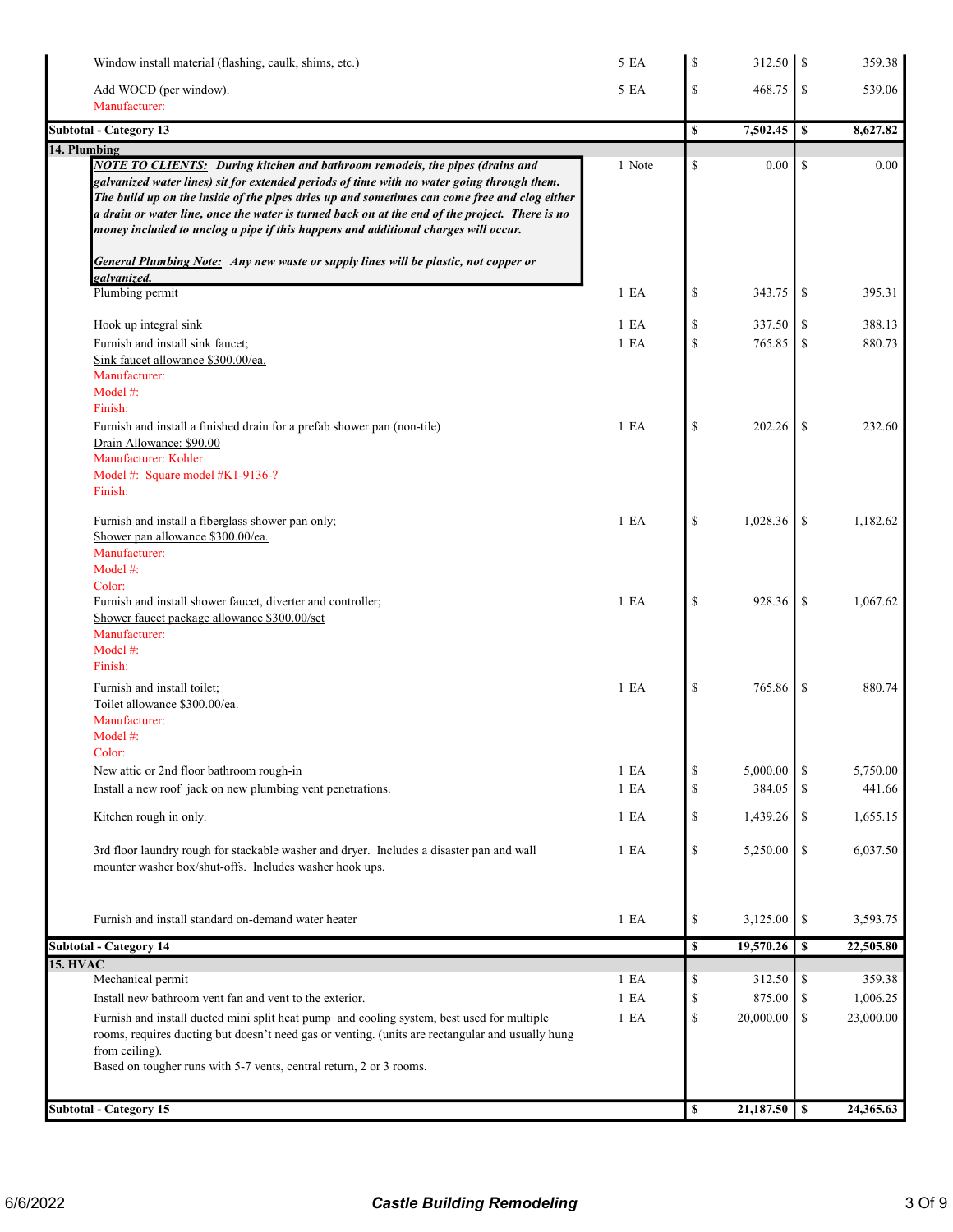| 16. Electrical                                                                                                                                                                                                                                                                                                                                                                                                                                                                                           |         |              |           |               |           |
|----------------------------------------------------------------------------------------------------------------------------------------------------------------------------------------------------------------------------------------------------------------------------------------------------------------------------------------------------------------------------------------------------------------------------------------------------------------------------------------------------------|---------|--------------|-----------|---------------|-----------|
| <b>Electrical Permit</b>                                                                                                                                                                                                                                                                                                                                                                                                                                                                                 | 1 E A   | \$           | 231.25    | \$            | 265.94    |
| <b>Specify device color:</b><br>White, light almond, or ivory are standard. PICK ONE                                                                                                                                                                                                                                                                                                                                                                                                                     | 1 E A   | \$           | 0.00      | \$            | 0.00      |
| Specify switch style<br>Pole or Decora. PICK ONE                                                                                                                                                                                                                                                                                                                                                                                                                                                         |         |              |           |               |           |
| Bathroom price for electrical (Includes GFCI Outlet to code, new switches and wiring in bath,<br>and Lutron push button timer switch for the bath fan).                                                                                                                                                                                                                                                                                                                                                  | 1 E A   | \$           | 1,875.00  | \$            | 2,156.25  |
| Furnish and install battery operated smoke detector                                                                                                                                                                                                                                                                                                                                                                                                                                                      | 2 EA    | \$           | 67.92     | \$            | 78.11     |
| Furnish and install battery operated smoke/CO detector combo                                                                                                                                                                                                                                                                                                                                                                                                                                             | 1 E A   | \$           | 72.71     | \$            | 83.62     |
| NOTE: Battery operated smoke detector and CO by homeowner. Will all need to be<br>functional and placed per code. Code requires each floor have one smoke detector. In<br>addition, any bedroom needs a smoke detector. Also there must be a carbon monoxide<br>detector within 10 feet of each bedroom. **If the rest of the home does not meet the above<br>code, homeowner will be responsible to update or if homeowner prefers, Castle will perform<br>updates and a change order will be issued**" | 1 Note  | \$           | 0.00      | \$            | 0.00      |
| NOTE: No wiring for security, doorbell, TV, speakers or phone is included in pricing. If<br>any low voltage wires are found in a wall being opened up, additional costs to re-route them<br>will occur.                                                                                                                                                                                                                                                                                                  | 1 Note  | \$           | $0.00\,$  | <sup>\$</sup> | 0.00      |
| CBR furnish and elec install wall sconces on sides of mirror;<br>Fixture allowance \$150.00/set<br>Manufacturer:<br>Model $#$ :                                                                                                                                                                                                                                                                                                                                                                          | 1 E A   | \$           | 477.50    | <sup>\$</sup> | 549.13    |
| Finish:<br>CBR furnish and elec install light fixture;<br>Fixture allowance \$150.00/ea.<br>Manufacturer:                                                                                                                                                                                                                                                                                                                                                                                                | 4 EA    | \$           | 1,360.00  | -S            | 1,564.00  |
| Model #:<br>Finish:<br>NOTE: For all home owner provided fixtures, there may be additional install costs for more                                                                                                                                                                                                                                                                                                                                                                                        | 1 Note  | \$           | 0.00      | -S            | 0.00      |
| complicated fixtures. ALL light fixtures must be specified prior to contract signing and be<br>UL listed to pass inspection. All material issues related to materials supplied by owner are<br>the responsibility of the owner to resolve. Extra trade partner trip charges may apply for<br>return visits if material issues can not be resolved in timely manner.<br>Furnish and install electrical baseboard heat w. wall thermostat; Note - comes in 2', 4', 6', and 8'                              | 15 LF   | \$           | 3,187.50  | \$            | 3,665.63  |
| sections, 1LF of baseboard heats 20 Sq. Ft. of Space, 1 circuit per every 12LF                                                                                                                                                                                                                                                                                                                                                                                                                           |         |              |           |               |           |
| CBR furnish, HVAC install, and Elec wire bath fan:<br>Panasonic, • FV-0510VS1 Whisper Value 50/80/100 CFM Low Profile, 0.3-1.3 sones, 3 3/8"<br>Housing Depth - UL listed for wall and ceiling installation, Energy Star Qualified - DC Fan<br>Motor<br>See hvac for install/venting.                                                                                                                                                                                                                    | 1 E A   | \$           | 313.78    | \$            | 360.84    |
| Finished attic price for electrical                                                                                                                                                                                                                                                                                                                                                                                                                                                                      | 838 SF  | \$           | 10,998.75 | \$            | 12,648.56 |
| Furnish and install new electric sub-panel                                                                                                                                                                                                                                                                                                                                                                                                                                                               | 1 E A   | \$           | 875.00    | \$            | 1,006.25  |
| <b>Subtotal - Category 16</b>                                                                                                                                                                                                                                                                                                                                                                                                                                                                            |         | \$           | 19,459.41 | \$            | 22,378.32 |
| 17. Insulation                                                                                                                                                                                                                                                                                                                                                                                                                                                                                           |         |              |           |               |           |
| 1-1/2 Story houses sloped ceilings 5" spray foam insulation; Please note - spray foam insulation<br>requires people and pets to vacate the home for 24 hours while the insulation is curing                                                                                                                                                                                                                                                                                                              | 1407 SF | \$           | 15,652.88 | \$            | 18,000.81 |
| Spray DC 315 Intumescent coating over the spray foam in attic crawl spaces per code. Option<br>not included, will need to be added if want "unfinished storage" behind knee walls. Add approx.<br>\$2.90 per sq ft. Although there may be a minimum job size as well                                                                                                                                                                                                                                     | 0 SF    | $\mathbb{S}$ | 0.00      | $\mathbb{S}$  | 0.00      |
| Exterior walls 3" spray foam insulation; Please note - spray foam insulation requires people and<br>pets to vacate the home for 24 hours while the insulation is curing                                                                                                                                                                                                                                                                                                                                  | 290 SF  | \$           | 1,631.25  | \$            | 1,875.94  |
| <b>Subtotal - Category 17</b>                                                                                                                                                                                                                                                                                                                                                                                                                                                                            |         | \$           | 17,284.13 | $\mathbf s$   | 19,876.74 |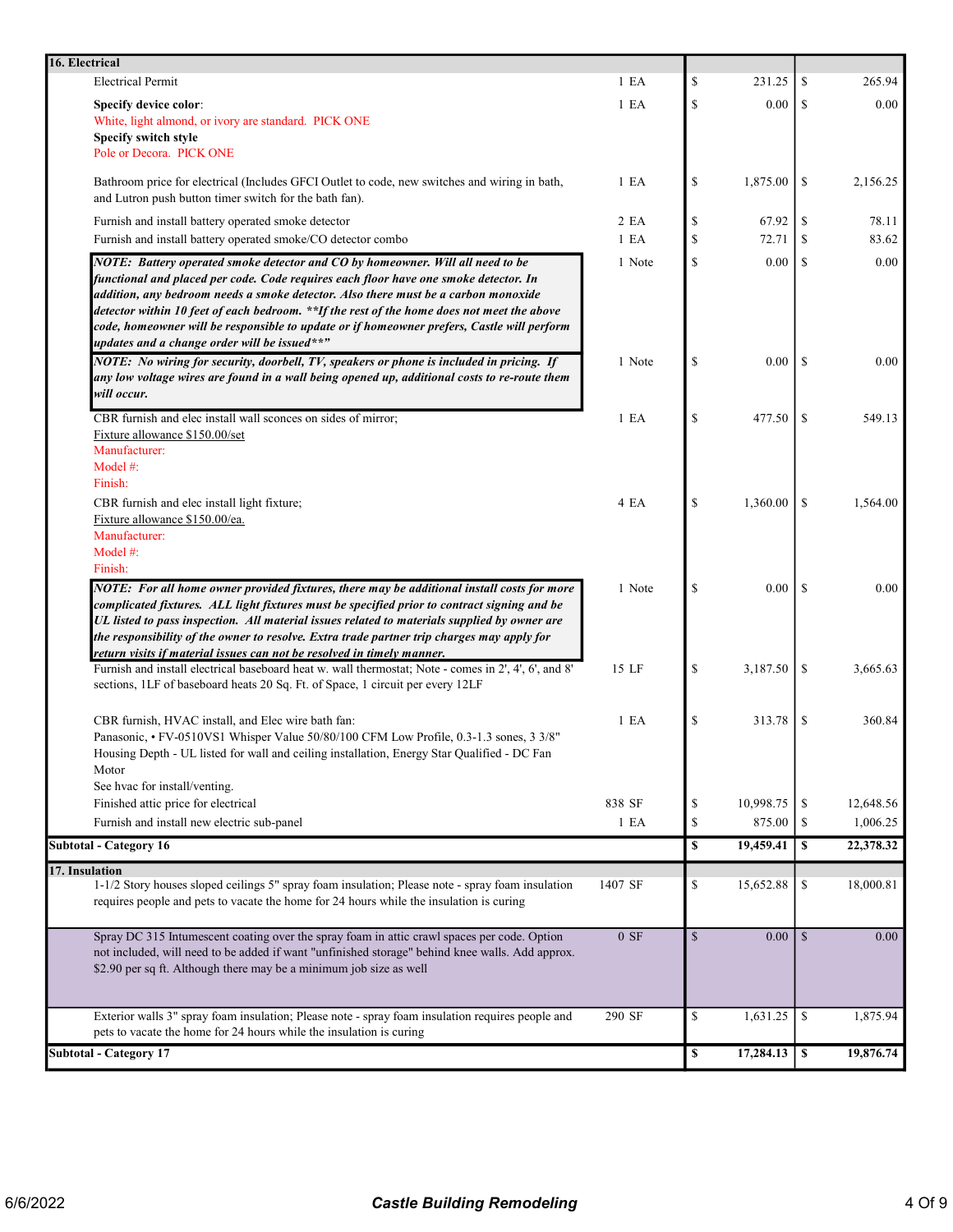| 18. Drywall |                                                                                                                                                                                                |         |                                                                       |           |            |           |
|-------------|------------------------------------------------------------------------------------------------------------------------------------------------------------------------------------------------|---------|-----------------------------------------------------------------------|-----------|------------|-----------|
|             | Furnish and install 1/2" or 5/8" drywall on ceilings with smooth finish                                                                                                                        | 1047 SF | $\mathbb{S}% _{t}\left( t\right) \equiv\mathbb{S}_{t}\left( t\right)$ | 6,543.75  | \$         | 7,525.31  |
|             | Furnish and install 1/2" drywall on walls with smooth finish                                                                                                                                   | 1896 SF | $\mathbb{S}% _{t}\left( t\right) \equiv\mathbb{S}_{t}\left( t\right)$ | 11,376.00 | \$         | 13,082.40 |
|             | Drywall or plaster patch                                                                                                                                                                       | 3EA     | $\mathcal{S}$                                                         | 1,125.00  | \$         | 1,293.75  |
|             | Boom/cartage fee for 3rd floor                                                                                                                                                                 | 1 E A   | $\mathbb{S}% _{t}\left( t\right) \equiv\mathbb{S}_{t}\left( t\right)$ | 462.50    | \$         | 531.88    |
|             | <b>Subtotal - Category 18</b>                                                                                                                                                                  |         | \$                                                                    |           |            | 22,433.34 |
|             | 19. Tile and Stone                                                                                                                                                                             |         |                                                                       |           |            |           |
|             | Install kerdi board tile backer. Standard for shower or wet walls.                                                                                                                             | 88 SF   | \$                                                                    | 745.11    | \$         | 856.88    |
|             | Install large format tile on shower surround walls using spacers.<br>Tile allowance: \$4.50/SF                                                                                                 | 88 SF   | $\mathbb{S}$                                                          | 3,787.26  | \$         | 4,355.34  |
|             | Supplier:<br>Spec#/description:                                                                                                                                                                |         |                                                                       |           |            |           |
|             | Furnish and install accent tile, pattern TBD;<br>Tile allowance \$16.50/SF<br>Supplier:                                                                                                        | 4 SF    | $\mathcal{S}$                                                         | 307.93    | \$         | 354.12    |
|             | Spec#/description:<br>Furnish and install bullnose tile, pattern TBD;<br>Tile allowance \$4.50/LF<br>Supplier:                                                                                 | 20 LF   | $\mathcal{S}$                                                         | 306.84    | \$         | 352.87    |
|             | Spec#/description:<br>Furnish and install Corian corner shelves in shower                                                                                                                      | 2 EA    | $\mathbb{S}$                                                          | 233.76    | \$         | 268.82    |
|             | Color: Glacier white or Bisque<br>GROUT - 25# Tec Power Grout                                                                                                                                  | 1 E A   | $\mathbb{S}$                                                          | 71.31     | \$         | 82.01     |
|             | Color:                                                                                                                                                                                         |         |                                                                       |           |            |           |
|             | Stock Material Costs - Denshield, Mud, Self Leveler, Mastic, Thinset, Redguard, Tape, Caulk,<br>Sponges, Silicone, etc. Include on all Tile projects.                                          | 1 E A   | $\mathbb{S}$                                                          | 500.84    | \$         | 575.96    |
|             |                                                                                                                                                                                                |         |                                                                       |           |            |           |
|             | <b>Subtotal - Category 19</b>                                                                                                                                                                  |         | \$                                                                    | 5,953.05  | $\sqrt{s}$ | 6,846.01  |
|             | 20. Millwork, Doors, Hardware                                                                                                                                                                  |         |                                                                       |           |            |           |
|             | Base shoe molding                                                                                                                                                                              | 237 LF  | \$                                                                    | 1,329.57  | \$         | 1,529.01  |
|             | Species:<br>Size:                                                                                                                                                                              |         |                                                                       |           |            |           |
|             | Brand/profile #:                                                                                                                                                                               |         |                                                                       |           |            |           |
|             | Moderate base molding - NOTE: Assumes 1 piece shorter base<br>Species:<br>Size:                                                                                                                | 237 LF  | $\mathcal{S}$                                                         | 2,412.90  | \$         | 2,774.83  |
|             | Profile #:<br>Brand/profile #:                                                                                                                                                                 |         |                                                                       |           |            |           |
|             | Moderate window and door casing - NOTE: Assumes 2 1/4"casing and "picture framed"<br>windows<br>Species:                                                                                       | 280 LF  | \$                                                                    | 2,850.68  | \$         | 3,278.28  |
|             | Size:<br>Brand/profile #:<br>"Picture framed": Y or N                                                                                                                                          |         |                                                                       |           |            |           |
|             | Stool detail (thickness/extension) and apron detail (height, profile #):<br>Furnish and install wood jambs to an opening<br>NOTE: The casing for the opening is on the window/door casing line | 210 LF  | $\mathcal{S}$                                                         | 4,191.39  | \$         | 4,820.10  |
|             | Species:<br>Jamb depth:<br>Opening size:                                                                                                                                                       |         |                                                                       |           |            |           |
|             | Furnish and install a pre-hung door<br>Hinge finish:<br>Species:<br>Style:<br>Brand/model#:                                                                                                    | 1 E A   | \$                                                                    | 659.25    | \$         | 758.14    |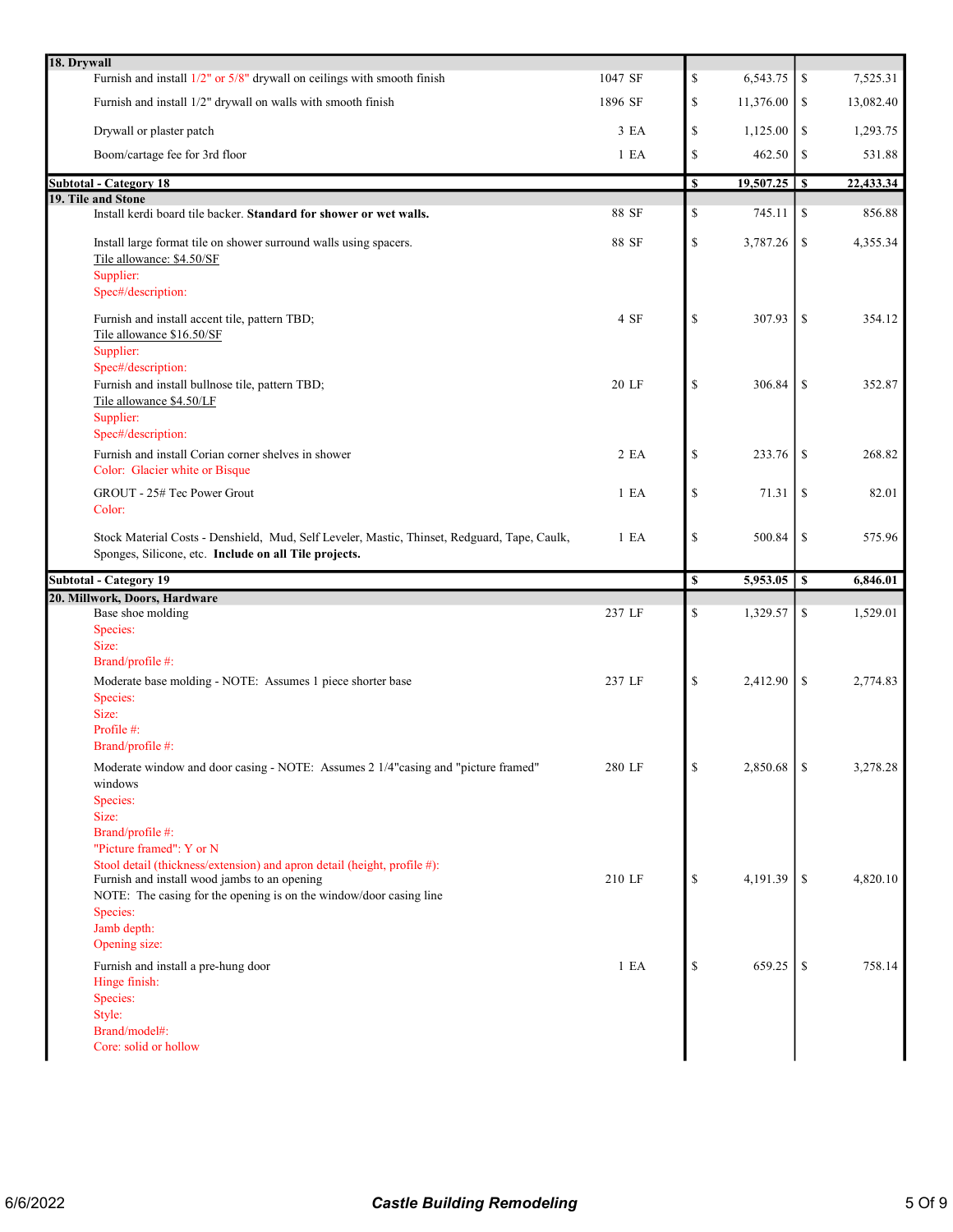| Furnish and install a bi-fold door. Figured PER set of 2 slabs. See jamb/stop line above.<br>Jamb: wood or sheetrock opening | 3 EA  | \$           | 2,625.45 | <sup>\$</sup> | 3,019.27  |
|------------------------------------------------------------------------------------------------------------------------------|-------|--------------|----------|---------------|-----------|
| Hinge finish:                                                                                                                |       |              |          |               |           |
| Species:                                                                                                                     |       |              |          |               |           |
| Style:                                                                                                                       |       |              |          |               |           |
| Brand/model #:                                                                                                               |       |              |          |               |           |
| Core: solid or hollow                                                                                                        |       |              |          |               |           |
| Furnish and install door knob/handle hardware                                                                                | 1 E A | \$           | 75.28    | \$            | 86.57     |
| Allowance: \$30.00                                                                                                           |       |              |          |               |           |
| Manufacturer/model #:                                                                                                        |       |              |          |               |           |
| Style (locking, passage, etc.):                                                                                              |       |              |          |               |           |
| Finish:                                                                                                                      |       |              |          |               |           |
| Furnish and install door stop                                                                                                | 1 E A | $\mathbb{S}$ | 16.32    | \$            | 18.77     |
| Allowance: \$5.00                                                                                                            |       |              |          |               |           |
| Manufacturer/model #:                                                                                                        |       |              |          |               |           |
| Style (wall mount, hinge mount, etc.):                                                                                       |       |              |          |               |           |
| Finish:                                                                                                                      |       |              |          |               |           |
| Furnish and install bi-fold knob/handle hardware                                                                             | 3 EA  | $\mathbb{S}$ | 188.34   | \$            | 216.59    |
| Allowance: \$20.00                                                                                                           |       |              |          |               |           |
| Manufacturer/model #:                                                                                                        |       |              |          |               |           |
| Style:                                                                                                                       |       |              |          |               |           |
| Finish:                                                                                                                      |       |              |          |               |           |
| Furnish and install newel post                                                                                               | 2 EA  | $\mathbb{S}$ | 374.18   | \$            | 430.31    |
| Height:                                                                                                                      |       |              |          |               |           |
| Species:                                                                                                                     |       |              |          |               |           |
| Brand/model#:                                                                                                                |       |              |          |               |           |
|                                                                                                                              |       |              |          |               |           |
| Furnish and install railing. Includes top rail, bottom rail, and spindles 4.5" O.C.                                          | 16 LF | $\mathbb{S}$ | 2,131.20 | \$            | 2,450.88  |
| Brand:                                                                                                                       |       |              |          |               |           |
| Species:                                                                                                                     |       |              |          |               |           |
| Top rail style/profile #:                                                                                                    |       |              |          |               |           |
| Bottom rail style/profile #:                                                                                                 |       |              |          |               |           |
| Spindle (balustrades) style/profile #:                                                                                       |       |              |          |               |           |
| Fillet (Y or N)/profile #:                                                                                                   |       |              |          |               |           |
| Additional detail/profile #s:                                                                                                |       |              |          |               |           |
| Furnish and install basic gripable handrail with mounting hardware                                                           | 16 LF | $\mathbb{S}$ | 338.78   | <sup>\$</sup> | 389.60    |
| Brand/profile #:<br>Species:                                                                                                 |       |              |          |               |           |
| Hardware style/spec #:                                                                                                       |       |              |          |               |           |
| Hardware finish:                                                                                                             |       |              |          |               |           |
|                                                                                                                              |       |              |          |               |           |
| Furnish and install a basic melamine closet organizational system                                                            | 22 LF | \$           | 3,646.94 | \$            | 4,193.98  |
| Subtotal - Category 20                                                                                                       |       | $\mathbf S$  |          |               | 23,966.32 |
| 21. Cabinetry, Countertops and Appliances                                                                                    |       |              |          |               |           |
| Furnish and install wall-mounted mirror/medicine cabinet.                                                                    | 1 E A | \$           | 306.95   | \$            | 352.99    |
| Allowance. \$150.00                                                                                                          |       |              |          |               |           |
| Manufacturer:                                                                                                                |       |              |          |               |           |
| Model/spec #:                                                                                                                |       |              |          |               |           |
| Color:                                                                                                                       |       |              |          |               |           |
| Furnish and install stock bathroom vanity cabinet, counter/sink, and hardware \$950.00                                       | 1 E A | \$           | 1,492.55 | -S            | 1,716.43  |
| Allowance                                                                                                                    |       |              |          |               |           |
| Manufacturer:                                                                                                                |       |              |          |               |           |
| Model #:                                                                                                                     |       |              |          |               |           |
| Finish:                                                                                                                      |       |              |          |               |           |
| Meet delivery, unload, and unpack cabinets.                                                                                  | 1 E A | \$           | 264.60   | $\sqrt{S}$    | 304.29    |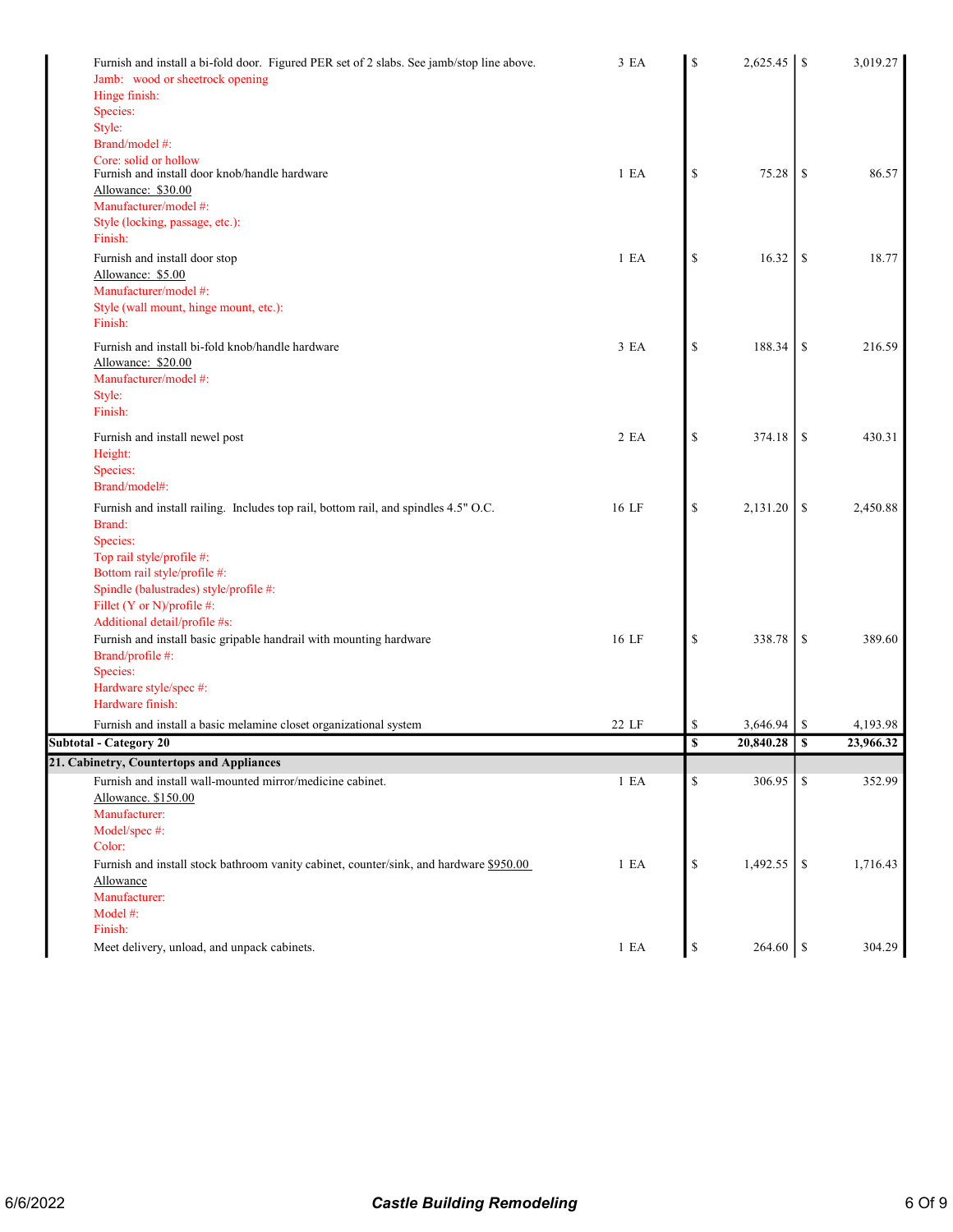| CABINET SPECS:                                                                                                            | 1 E A   | S            |           |               | 0.00      |
|---------------------------------------------------------------------------------------------------------------------------|---------|--------------|-----------|---------------|-----------|
| Cabinet Line: Crystal Current or Crystal Keyline                                                                          |         |              |           |               |           |
| Box Type: Frameless, Framed, Inset                                                                                        |         |              |           |               |           |
| Door Construction: MDF or Wood                                                                                            |         |              |           |               |           |
| Door Style:                                                                                                               |         |              |           |               |           |
| Drawer Style: 5 piece or slab                                                                                             |         |              |           |               |           |
| Drawer box construction: Interior material: select one- natural melamine on particle board                                |         |              |           |               |           |
| substrate standard or natural basswood veneer on plywood substrate upgrade, white melamine on                             |         |              |           |               |           |
| particle board substrate option for current frameless, or all plywood green core box with natural                         |         |              |           |               |           |
| maple veneer if keyline; finished interiors of any cabinets would be noted on plans.                                      |         |              |           |               |           |
| <b>Wood Species:</b>                                                                                                      |         |              |           |               |           |
| Finish: paint or stain                                                                                                    |         |              |           |               |           |
| Color:                                                                                                                    |         |              |           |               |           |
| Sheen:                                                                                                                    |         |              |           |               |           |
| Specialties: (distressing, highlights, etc.)                                                                              |         |              |           |               |           |
| Crown:                                                                                                                    |         |              |           |               |           |
| <b>Shoe: Yes</b>                                                                                                          |         |              |           |               |           |
| Finished end: Furniture groove finished end (standard) or optional upgrade to flush finished                              |         |              |           |               |           |
| Any applied doors or end panels to sides or backs of cabinets will be noted on plans. If not on<br>drawing, not included. |         |              |           |               |           |
| Any accessories will be noted on plan. If accessory provided by Castle and not Cabinet                                    |         |              |           |               |           |
|                                                                                                                           |         |              |           |               |           |
| <b>APPLIANCES:</b>                                                                                                        | 1 Note  | \$           | 0.00      | <sup>\$</sup> | 0.00      |
| NOTE: Client to communicate with appliance supplier regarding delivery of appliances they                                 |         |              |           |               |           |
| purchased and arrange to meet/receive delivery themselves. The project manager will be in                                 |         |              |           |               |           |
| communication with client regarding that timing.                                                                          |         |              |           |               |           |
| Washer and dryer: Plumber to do all final hook-ups and install.                                                           | 1 E A   | \$           | 300.00    | \$            | 345.00    |
| Make/model #:                                                                                                             |         |              |           |               |           |
| Dimensions:                                                                                                               |         |              |           |               |           |
|                                                                                                                           |         |              |           |               |           |
| <b>Subtotal - Category 21</b>                                                                                             |         | $\mathbf{s}$ |           |               | 2,718.72  |
| 22. Specialties                                                                                                           |         |              |           |               |           |
| Furnish bathroom accessories - 24" towel bar, towel ring and toilet paper holder. Classic.                                | 1 E A   | \$           | 213.55    | \$            | 245.58    |
| Allowance \$60.00. Install included for 3 items.                                                                          |         |              |           |               |           |
| Manufacturer:                                                                                                             |         |              |           |               |           |
| Model/spec #:                                                                                                             |         |              |           |               |           |
| Finish color:                                                                                                             |         |              |           |               |           |
| Framed glass sliding door for shower. Alumax model 650s, clear glass, 3/8" glass, silver finish.                          | 1 E A   | \$           | 1,974.20  | \$            | 2,270.33  |
| Includes install.                                                                                                         |         |              |           |               |           |
| <b>Subtotal - Category 22</b>                                                                                             |         | \$           | 2,187.75  | S             | 2,515.91  |
| 23. Flooring                                                                                                              |         |              |           |               |           |
| Furnish and install luxury vinyl tile on floor. Mannington Adura FLEX, plank or tile (Non-                                | 838 SF  |              | 12,360.92 |               | 14,215.06 |
| grouted). No new underlayment since just installed new subfloor.                                                          |         |              |           |               |           |
| Allowance \$4.90 sf                                                                                                       |         |              |           |               |           |
| Line/series:                                                                                                              |         |              |           |               |           |
| Color:                                                                                                                    |         |              |           |               |           |
| Tile size:                                                                                                                |         |              |           |               |           |
|                                                                                                                           |         |              |           |               |           |
| Moderate carpet and pad will be installed.                                                                                | 96 SF   | \$           | 660.00    | \$            | 759.00    |
| \$4.50/SF Allowance - Includes carpet AND pad                                                                             |         |              |           |               |           |
| Manufacturer:                                                                                                             |         |              |           |               |           |
| Line/series:                                                                                                              |         |              |           |               |           |
| Color:                                                                                                                    |         |              |           |               |           |
|                                                                                                                           |         | S            | 13,020.92 | S             | 14,974.06 |
|                                                                                                                           |         |              |           |               |           |
| Prime and painting ceilings using low VOC Paint.<br>COLOR: Standard flat ceiling white                                    | 1047 SF | \$           | 2,027.93  | \$            | 2,332.12  |
| Prime and paint walls using low VOC Paint.                                                                                | 1896 SF | \$           | 2,433.33  | \$            | 2,798.33  |
| Manufacturer:                                                                                                             |         |              |           |               |           |
| Color name and $#$ :                                                                                                      |         |              |           |               |           |
| <b>Subtotal - Category 23</b><br>24. Painting and Decorating<br>Sheen:                                                    |         |              |           |               |           |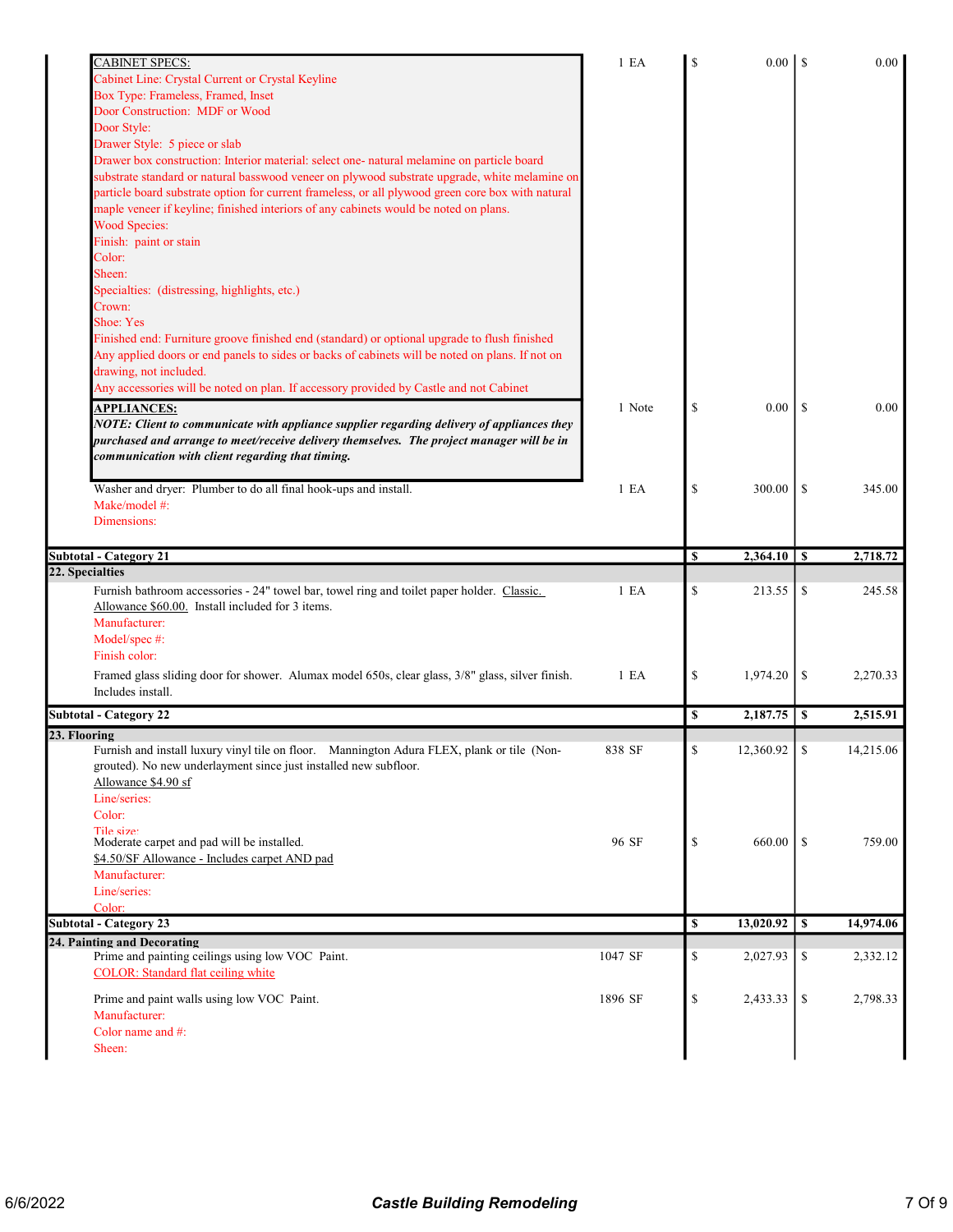| Priming and painting of base molding and/or casing. NOTE: Our standard is low VOC for<br>woodwork, although may not be able to use low VOC primer due to existing stain/wood<br>condition- tbd. Will use low VOC primer when able.                                                                              |                                  | 615 LF           | \$<br>4,529.48   | -S            | 5,208.90     |
|-----------------------------------------------------------------------------------------------------------------------------------------------------------------------------------------------------------------------------------------------------------------------------------------------------------------|----------------------------------|------------------|------------------|---------------|--------------|
| Manufacturer:                                                                                                                                                                                                                                                                                                   |                                  |                  |                  |               |              |
| Color name and #:                                                                                                                                                                                                                                                                                               |                                  |                  |                  |               |              |
| Sheen: (satin is standard)<br>Priming and painting of a door both sides. Includes the jamb of the unit. NOTE: Our standard<br>is low VOC for woodwork, although may not be able to use low VOC primer due to existing<br>stain/wood condition- tbd. Will use low VOC primer when able.                          |                                  | 7 EA             | \$<br>1,607.90   | <sup>\$</sup> | 1,849.09     |
| Manufacturer:                                                                                                                                                                                                                                                                                                   |                                  |                  |                  |               |              |
| Color name and #:                                                                                                                                                                                                                                                                                               |                                  |                  |                  |               |              |
| Sheen: (satin is standard)<br>Finishing of an EXTERIOR door both sides. Includes the jamb of the unit. NOTE: Our<br>standard is low VOC for woodwork, although may not be able to use low VOC primer due to                                                                                                     |                                  | 1 E A            | \$<br>418.60     | <sup>\$</sup> | 481.39       |
| existing stain/wood condition- tbd. Will use low VOC primer when able.<br>Manufacturer:                                                                                                                                                                                                                         |                                  |                  |                  |               |              |
| Color name and #:                                                                                                                                                                                                                                                                                               |                                  |                  |                  |               |              |
| Sheen: (satin is standard)                                                                                                                                                                                                                                                                                      |                                  |                  |                  |               |              |
| NOTE: Please note that when the homeowner is doing the painting, they are responsible for<br>caulking, filling nail holes, and repairing minor wall and ceiling dings. There will need to<br>be a few rounds of touch-ups, due to the nature of construction, and that falls under the<br>scope of the painter. |                                  | 1 Note           | \$<br>0.00       | <sup>\$</sup> | 0.00         |
| <b>Subtotal - Category 24</b>                                                                                                                                                                                                                                                                                   |                                  |                  | \$               |               | 12,669.82    |
| 25. Clean Up and Debris Removal                                                                                                                                                                                                                                                                                 |                                  |                  |                  |               |              |
| Disposal and clean-up - remove all site prep, wipe down and broom sweep area. Haul all extra<br>material off site.                                                                                                                                                                                              |                                  | 1 E <sub>A</sub> | \$<br>1,774.21   | \$            | 2,040.34     |
| St. Paul Daily street use permit for dumpster - Charged per day. Day $1-30 = $8/\text{day}$ . Days $31-$<br>$120 = $10$ /day. Weekends count too. If dumpster can be placed on driveway or lawn this can<br>cost can be saved.                                                                                  |                                  | 90 Day           | \$<br>720.00     | \$            | 720.00       |
| NOTE: If the dumpster is required to be moved for plowing or street cleaning, there will be                                                                                                                                                                                                                     |                                  |                  |                  |               |              |
| additional charges for moving it and replacing it after the street work is complete.                                                                                                                                                                                                                            |                                  |                  |                  |               |              |
| ADD number of days, dumpster is estimated to be needed over 30 days                                                                                                                                                                                                                                             |                                  | 60 DAYS          | \$<br>420.00     | <sup>\$</sup> | 420.00       |
| DUMPSTER NOTE: If the dumpster is placed on the street, and the city calls a snow<br>emergency or street cleaning, there will be an additional \$200 charge per move or violation via a<br>change order. Sometimes it will get moved, sometimes it will just get fined. The charge is the<br>same either way.   |                                  | 0 E <sub>A</sub> | \$<br>0.00       | <sup>\$</sup> | 0.00         |
| 20 Yard roll-off dumpster - 10 ton maximum NOTE: for 30 days only. Use line above for<br>estimated days over 30 days                                                                                                                                                                                            |                                  | 2 EA             | \$<br>837.50     | \$            | 963.13       |
| Regular portable restroom (one month)<br>NOTE: This cost can be saved if home owner is ok with making a bathroom in the house<br>available to Castle and it's trade partners                                                                                                                                    |                                  | 3 EA             | \$<br>637.50     | \$            | 733.13       |
| Condo/multi-floor time upcharge/3rd floor residential. Common area site prep time.                                                                                                                                                                                                                              |                                  | 1 E A            | \$<br>7,676.80   | \$            | 8,828.32     |
| <b>Subtotal - Category 25</b>                                                                                                                                                                                                                                                                                   |                                  |                  | \$<br>12,066.01  | \$            | 13,704.91    |
| <b>Project Subtotal</b>                                                                                                                                                                                                                                                                                         |                                  |                  | \$<br>226,833.41 | \$            | 258,109.68   |
| 26. Designer Oversight & Project Management                                                                                                                                                                                                                                                                     |                                  |                  | \$<br>24,781.55  | S             | 28,498.78    |
| 27. Overhead and Profit                                                                                                                                                                                                                                                                                         |                                  |                  | \$<br>35,556.14  | S             | 40,889.56    |
| <b>Grand Total**</b>                                                                                                                                                                                                                                                                                            |                                  |                  | \$<br>287,171.10 | S             | 330,246.77   |
| MN License $# \text{ BCO}05657$<br>**Important Notice**                                                                                                                                                                                                                                                         |                                  |                  |                  |               |              |
|                                                                                                                                                                                                                                                                                                                 |                                  |                  |                  |               |              |
| **This is only a ballpark guesstimate. This does not represent actual prices, only a                                                                                                                                                                                                                            |                                  |                  |                  |               |              |
| best guess based on Castle's past experiences. There are still many unknowns that<br>can affect pricing at this point.                                                                                                                                                                                          |                                  |                  |                  |               |              |
| \$                                                                                                                                                                                                                                                                                                              | 7,179.28<br><b>Check or Cash</b> | 8,256.17<br>\$   | \$279,991.83     |               | \$321,990.60 |
| <b>Check or Cash Discount Low</b><br>$2.5\%*$                                                                                                                                                                                                                                                                   | <b>Discount High</b><br>$2.5\%*$ |                  |                  |               |              |